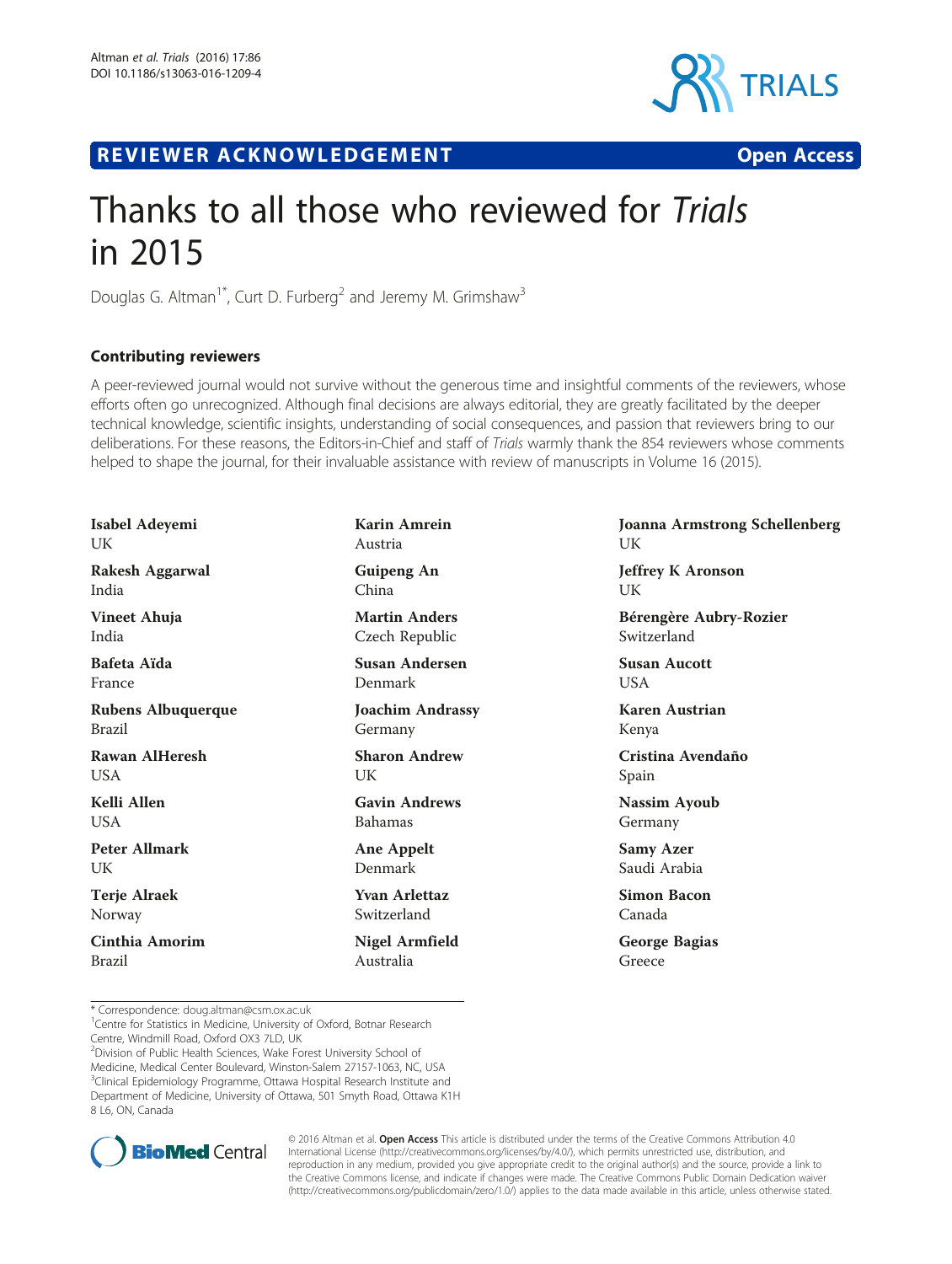Ivan Bajsic Slovenia

Liz Baker UK

Christine Baldwin I IK

Karla Ballman **USA** 

Joyce Balls-Berry USA

Carlos Bandeira de Mello Brazil

Saber Davide Barbar France

Alexandre Barbosa Brazil

Karen Barker UK

Pilar Barnestein-Fonseca Spain

Rubina Barolia Pakistan

Partha Basu India

Erika Baum Germany

Annette Becker Germany

Yves Becouarn France

David Bekelman **USA** 

Robert Bell UK

M Fernanda Bellolio **USA** 

Eduardo Bergel Argentina

Vance Berger USA

Donna Berry USA

James Betts UK

Zhaoxiang Bian Hong Kong Nina Biehal

UK

Nerea Bielsa Spain

Egbert Biesheuvel Netherlands

Eveline Bijlard Netherlands

Laurent Billot Australia

Ariella Binik UK

Bojan Biocina Croatia

Bernadette Biondi Italy

Gill Black South Africa

Martin Blakemore UK

Amy Blakemore UK

Jane Blazeby UK

Charlotte Blease Ireland

Christian Blickem UK

Jonathan Boote UK

Bijan Borah **USA** 

Mark Borthwick UK

Emmanuel Boselli France

Catherine Bouman Netherlands

Isabelle Boutron France

Peter Bower UK

Julia Boyle UK

Tonje Braaten Norway

Patrick Brady USA

Marco Braggion Italy

Mantaj Brar Canada

Hugues Brat Switzerland

Sanjin Braut Croatia

Aline Brennan Ireland

Graham Brennan UK

Daniel Bressington Hong Kong

Ivan Bristow UK

Laurent Brochard Canada

Anna Brokmeier Germany

Marie Brossar-Racine **USA** 

Deborah Brown UK

Sarah Brown UK

Iris Brunner Norway

Deborah Buck UK

Dario Bugada Italy

Lorraine Buis **USA** 

Mark Bullimore **USA** 

Claudia Buntrock **Netherlands**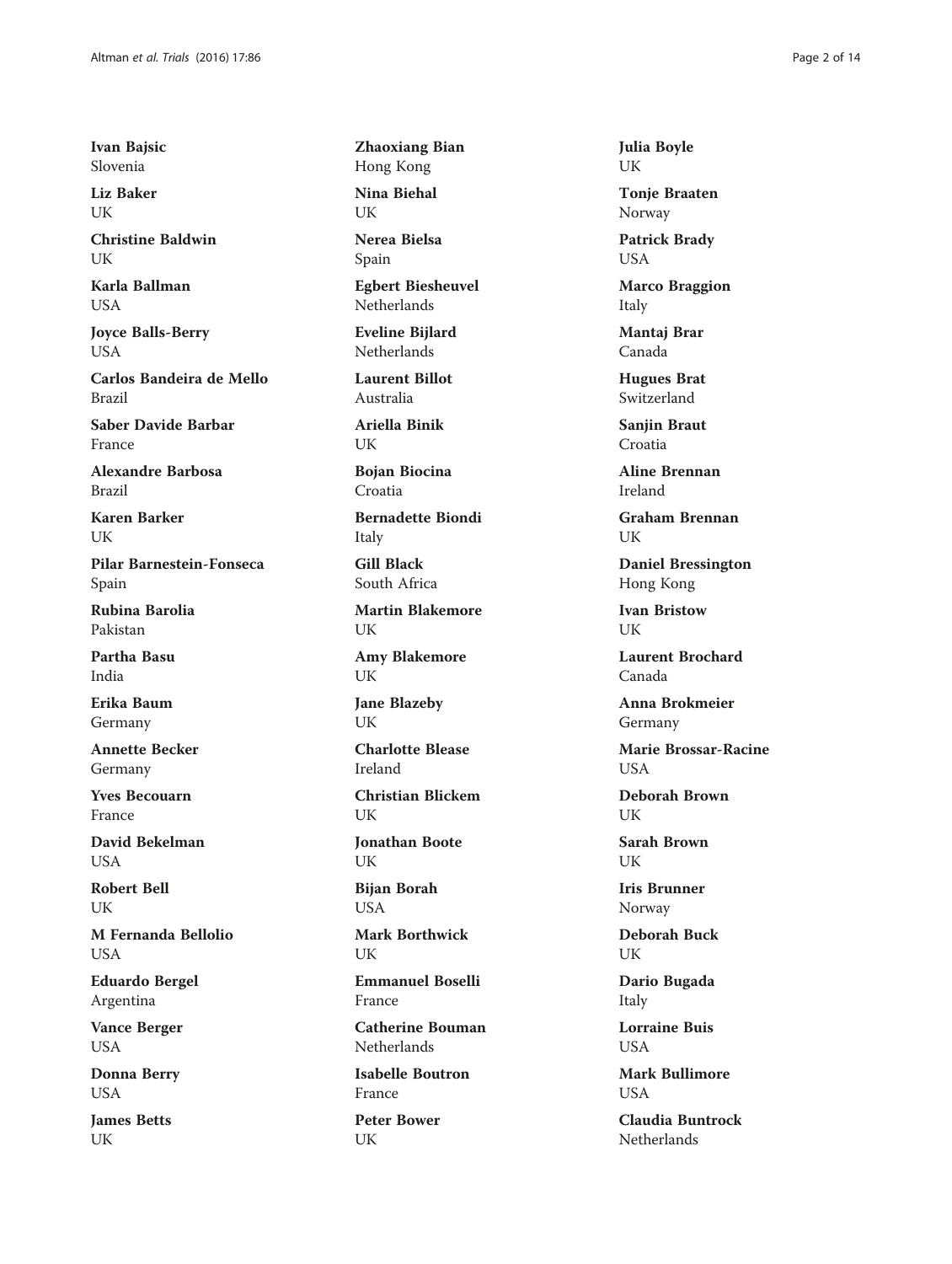Matthew Burg USA

M Cairns UK

Robin Callister Australia

Michael Campbell UK

Marion Campbell UK

Joe Canner USA

Joseph Canner USA

Toby Capstick UK

Xavier Carcopino France

Valentina Cardi UK

Dawn Carnes UK

Christopher Carroll UK

Martin Cartwright I IK

Laura Castleman USA

Daiane Cerutti-Kopplin Brazil

Xiaorong Chang China

Robin Chatters UK

Pei Chen China

Dacan Chen China

Yuanfang Chen China

Jianping Chen Hong Kong

Bin Cheng China

Annabel Chen-Tournoux Canada

Stephen Chester Australia

Alessandro Chiarotto Netherlands

Dixon Chibanda Zimbabwe

Wai Tong Chien Hong Kong

William CS Cho Hong Kong

Sun-Mi Choi Korea, South

Jesper Frank Christensen Denmark

Robin Christensen Denmark

Antonio Cianci Italy

David Clarke UK

Jan Clarkson UK

Brian Clausen Denmark

John Cleland UK

Elisabeth Coart Belgium

Lizzie Coates UK

Erik Cobo Spain

Nicole Cockayne Australia

Christopher Coffey **USA** 

Judith Cohen UK

Dave Collett UK Clare Collins Australia

Emilie Combet UK

Christian Compagnone Italy

Felix Compen **Netherlands** 

Lynda Constable UK

Cindy Cooper UK

Philip Cooper UK

Simon Coulton UK

Nancy Covell USA

Peter Alan Coventry UK

Helen Cox South Africa

Susan Cox Canada

Peter Craig UK

Angela Craigie UK

Joanna Crocker UK

Christine Cronin **USA** 

Jennifer Cunningham-Erves USA

Martha Curley USA

Geoffrey Curran USA

Elizabeth Curtis UK

Alberto Dal Molin Italy

Amanda Daley UK

Philippa Dall UK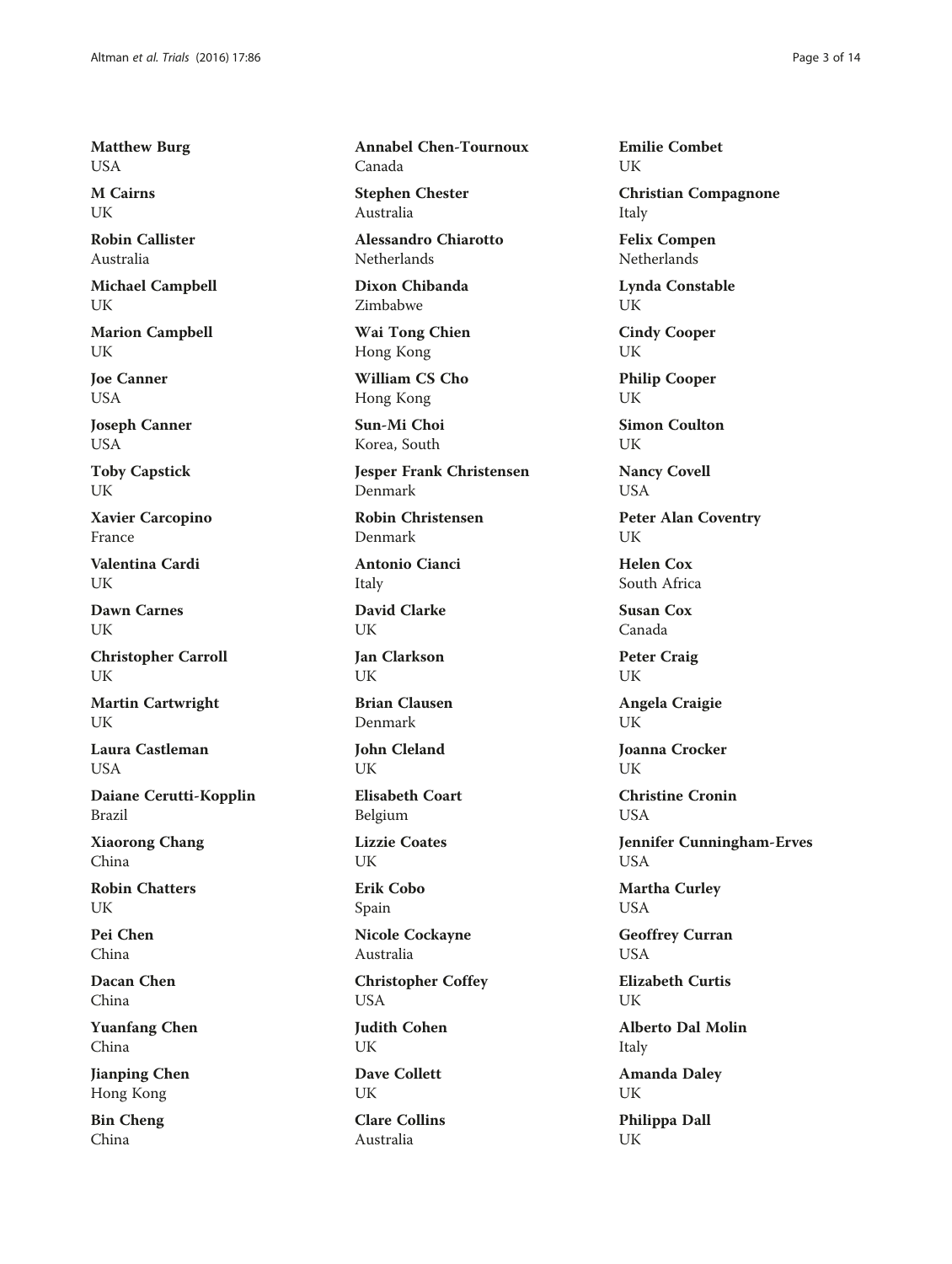Rafael Dal-Ré Spain

Lynae Darbes **USA** 

Elizabeth Dartnall South Africa

Eric Daugas France

Gail Davey UK

Tracey Davidson UK

Geertruida H de Bock Netherlands

Alan de Brauw USA

Rocco de Filippis Italy

Renate de Jongh Netherlands

Jorge de la Torre USA

Raphael de Souza Brazil

Bradley de Vries Australia

Chris Deery UK

Daniela DeFrino **I** ISA

Brendan Delaney UK

Giorgio Della Rocca Italy

Jacques Demotes France

Martin Dennis **UK** 

Martin Denvir UK

Sonja Derman Germany

Timothy DeRouen **USA** 

Martin Descarreaux Canada

Catherine D'Este Australia

Jan D'Haese Germany

Gianfranco Di Gennaro Italy

Laura Diamond Australia

Neal Dickert **USA** 

Markus K Diener Germany

Benjamin Djulbegovic USA

Peter Dodek Canada

Gordon Doig Australia

Feixia Dong China

Tara Donker Australia

Joseph Donnelly USA

Harriet Downing UK

Janine Dretzke UK

Didier Dreyfuss France

Lea Drye USA

Joel Dubin Canada

Lelia Duley UK

Jo Dumville UK

TA Duong Dinh Germany

Deep Dutta India

David Ellard UK

Philipp Eller Austria

Elham Emami Canada

Stephan Emich Austria

Sarah Engebretsen USA

Steven Engebretson **USA** 

Mert Erkan Germany

Bente Appel Esbensen Denmark

Munira Essat UK

Farhad Etezadi Iran

Mohammed Ezzeldin Spain

Giacomo Faldella Italy

Paul Farrand UK

Barbara Farrell UK

James Feldman **USA** 

Natasha Fernandes Canada

Frederick Ferris USA

Shona Fielding UK

Francis Finucane Ireland

Christina Fitzner Germany

Deborah Fitzsimmons Canada

John Fletcher Australia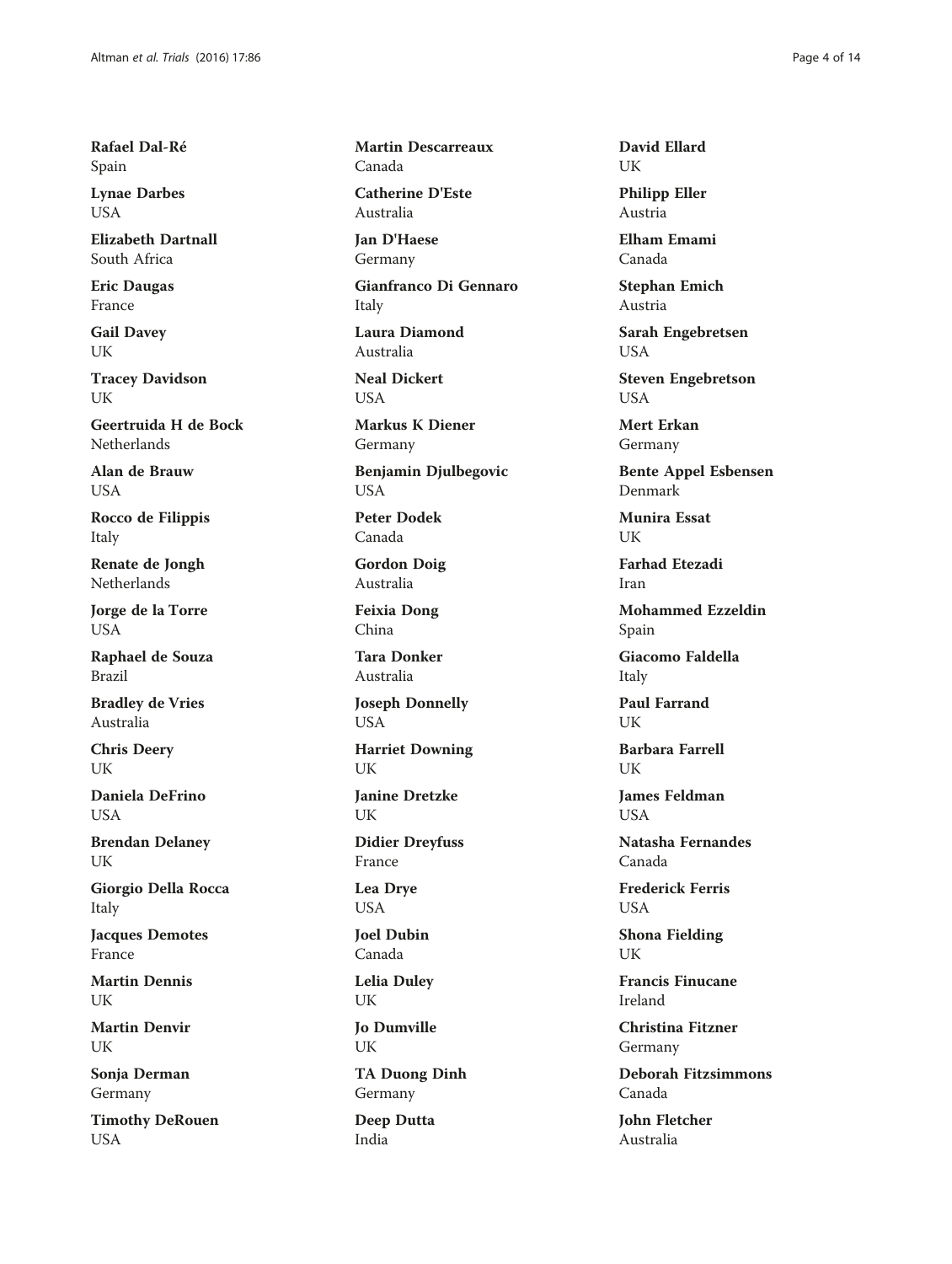Peter Fonagy UK

Maelán Fontes Villalba Spain

Christen Fornadel **I** ISA

David Forster USA

Laura Forsythe USA

Charlie Foster I IK

Marlene Fransen Australia

Rosanne Freak-Poli Australia

Tobias Freund Germany

Tim Friede Germany

Lawrence Friedman **USA** 

Jordan Fulcher Australia

Jens Gaab Switzerland

Jakub Gajewski Ireland

Timothy Ganey USA

Silvio Garattini Italy

Azucena Garcia Palacios Spain

Hrvoje Gasparovic Croatia

Sebastien Gibot France

Lesley Gillespie New Zealand

Fiona Gillison UK

Michael Gionfriddo **USA** 

Timothy Girard USA

Bruno Giraudeau France

Anne-Marie Glenny UK

Tove Godskesen Sweden

Amit Goel India

Henriette Golcher Germany

Michael Goldfarb Canada

Charlie Goldsmith Canada

Tim Gomersall UK

Javier Gonzalez UK

José Antonio González Alastrué Spain Steve Goodacre

UK Steven Goodman

**USA** 

Philip Goodney USA

Rebecca Gossage-Worrall UK

Yann Goueffic France

Norbert Graf Germany

Nadine Graham Canada

Aileen Grant UK

Sean Grant USA

Jocelyn Gravel Canada

Celia Gregson UK

Andrew Grieve UK James Griffin

UK Xavier Griffin UK

Francisco Gude Spain

Hilary Gunn UK

Kurinchi Gurusamy UK

LB Haddad Brazil

Terry Haines Australia

Nigel Hall UK

Deborah Hall UK

Katherine Hall **USA** 

Daniel Hall **USA** 

Christopher Halloran UK

Lisa Hampson UK

Helen Handoll UK

Catherine Hankey **I**IK

Nicola Harman UK

Frank Harrell USA

Kathleen Harrington USA

Jan Hartvigsen Denmark

Anna Hawkes Australia

Jean Hay-Smith New Zealand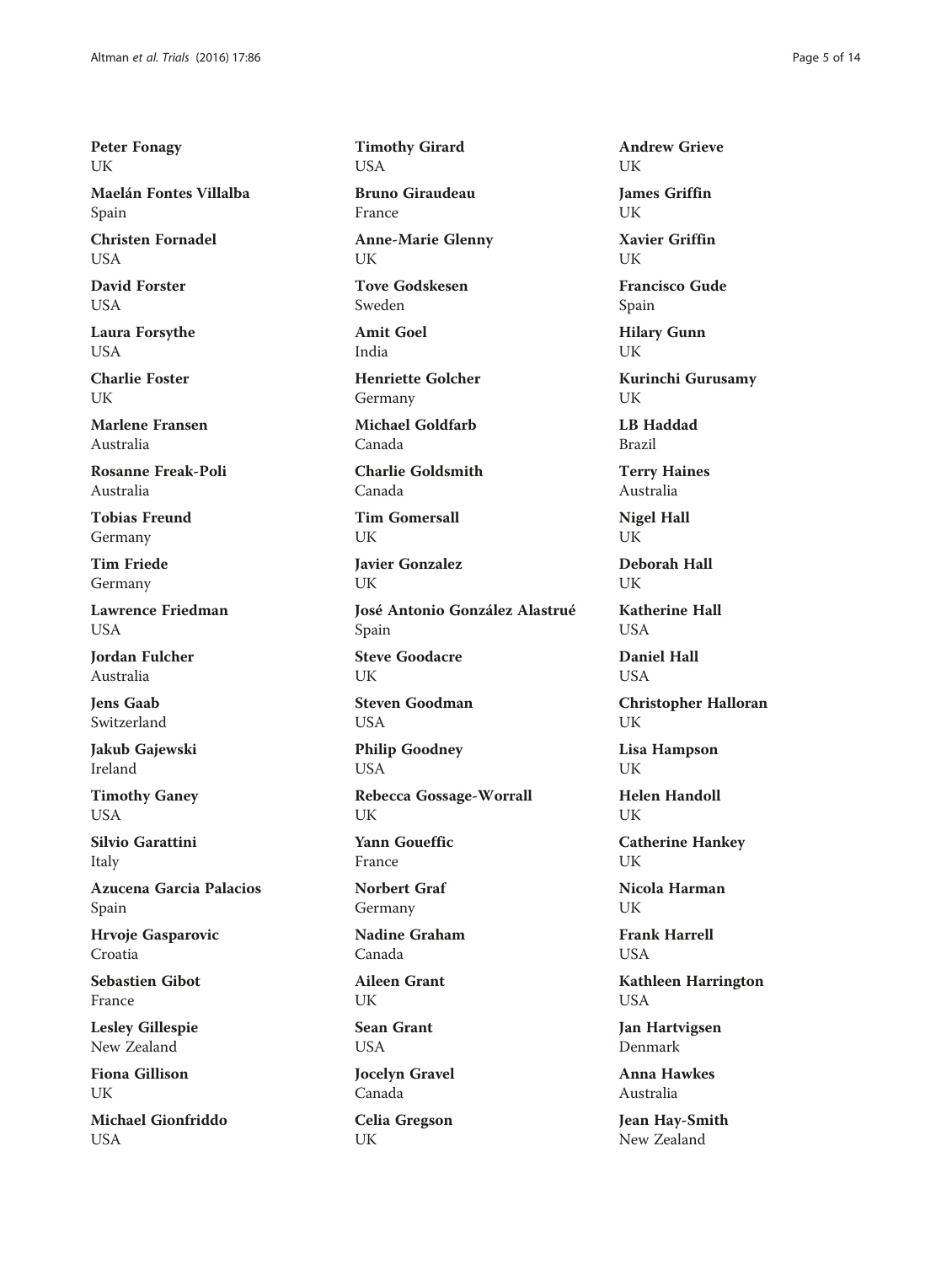Liyun He China

L Heckel Australia

Siew Wan Hee UK

Anna Hegedus Switzerland

Charles Heilig USA

Karla Hemming UK

Ronald Henry Netherlands

Hans-Werner Hense Germany

Moonseong Heo USA

Peter Herbison New Zealand

Sarah Hetrick Australia

Spencer Hey Canada

Grainne Hickey Ireland

Leanne Hides Australia

Paul Hindmarch UK

Allison Hirst **UK** 

Andrew Hoel **USA** 

Achim Hoerauf Germany

John Hoey Canada

Michael Höfler Germany

Justus Hofmeyr South Africa

Dan Eik Høfsten Denmark

Rolf Holle Germany Ian Holloway

UK

Soren Holm UK

Liu Hongwei China

Richard Hooper UK

Dell Horey Australia

Kim Houlind Denmark

Michael Howley USA

Yen-Hsuan Hsu Taiwan

Xi-Chun Hu China

Gill Hubbard UK

Adwoa Hughes-Morley UK

John Hustad **USA** 

Melinda Hutchesson Australia

Cathy Hutchison UK

Wataru Ichikawa Japan

Olubukola Idoko

Gambia Joanne Ingwall

USA

Talia Isaacs UK

Shariful Islam Australia

Khalida Ismail UK Saki Ito

USA

Patricia Jabre France

Rod Jackson New Zealand

Insoo Jang Korea, South

Mark Jayes UK

Micoulaud Franchi Jean-Arthur France

Gerald Jerome USA

Guang Ji Ghana

Fei Jiang USA

Yu Jiang **USA** 

Bernd Jilma Austria

Kent Johnson Australia

Derek Johnson USA

Kate Jolly UK

Patricia Jones USA

Maris Jones **USA** 

Sue Jordan UK

Harald Thune Jorstad Netherlands

Samir Joshi India

Rohina Joshi Australia

Andrew Judge UK

Jon Jureidini Australia

Suneetha Kadiyala UK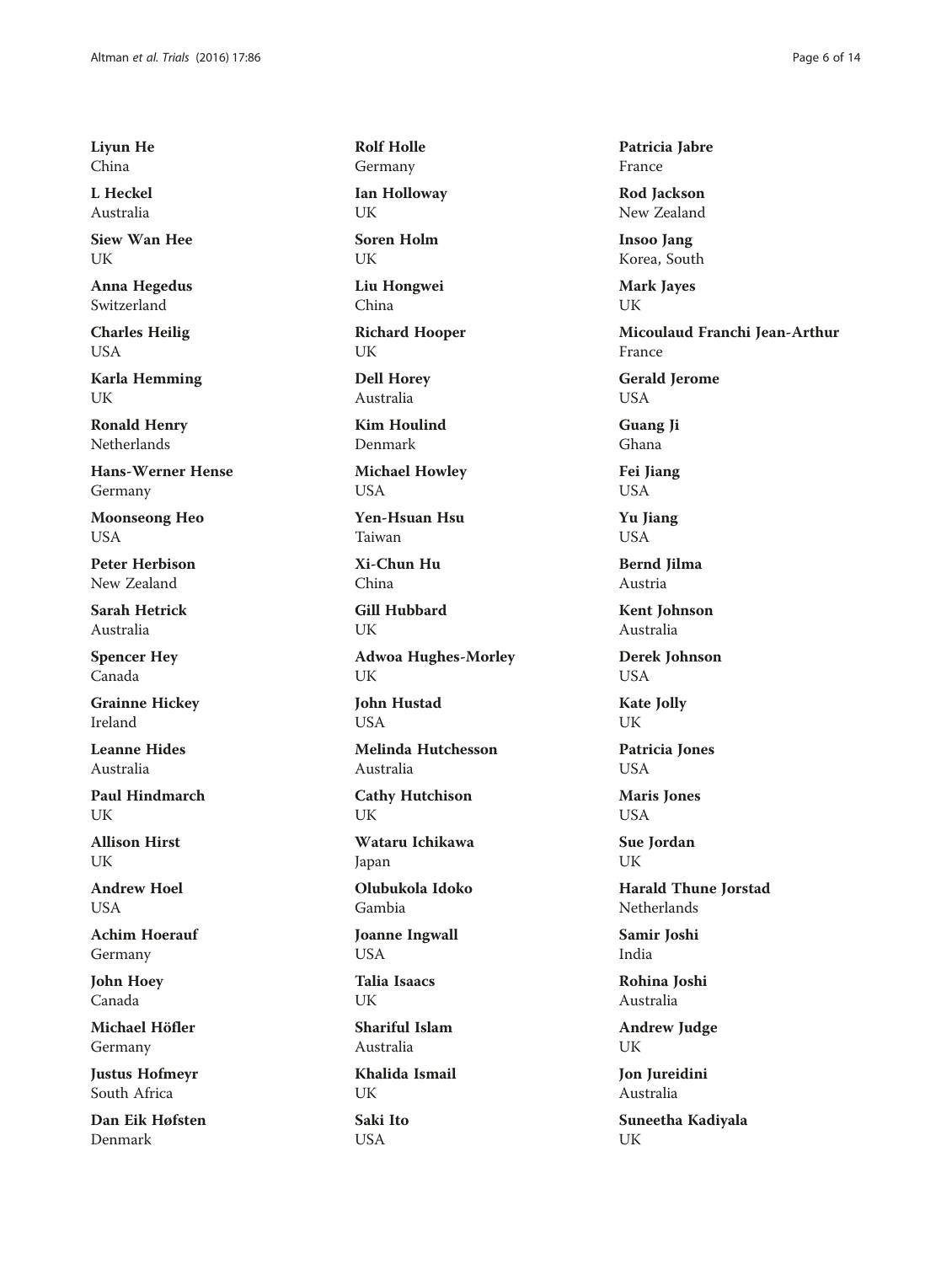Yega Kalairajah UK

Thomas Kaley USA

Lisa Kammerman USA

Tammy Kammin USA

Mona Kanaan UK

Jothy Kandasamy UK

Didem Karadibak Turkey

Steve Karas USA

Igor Karp Canada

Goulnar Kasymjanova Canada

Artur Katz Brazil

Jay Katz USA

Thomas Kaulhausen Germany

Carol Keane Australia

Richard Keefe **USA** 

Patrick Kelley USA

Deanna Kelly USA

Joanne Kemp Australia

Stacey Kenfield USA

Anne Kennedy UK

Cassandra Kenning UK

Samantha Keogh Australia

Sally Kerry UK

Martin Keszler **USA** 

Jyoti Khadka Australia

Yoon Bum Kim Korea, South

Hee-Soo Kim Korea, South

Tae-Hun Kim Korea, South

David Kimhy USA

Bo Juel Kjeldsen Denmark

Annet Kleiboer Netherlands

Tobias Kleinjung Switzerland

Shahnaz Klouche France

Phillip Knebel Germany

Emily Knight Canada

Kristian Kniha Germany

Robin Kok **Netherlands** 

Esther Kok UK

Bo Kong Germany

Andre Konski USA

Daniel Kotz Netherlands

Gabriel Krastl Germany

Tobias Krieger Switzerland

Anton Krige UK

Lewis Kuller **USA** 

Merethe Kumle Norway

Seungwon Kwon Korea, South

Christopher Labos Canada

Eduardo Lagomarsino Argentina

Markus Laimer Switzerland

Leslie Laing Canada

Pietro Lampertico Italy

Athene Lane UK

Roger Langford UK

Jost Langhorst Germany

Li Xing Lao Hong Kong

Sarah Larney Australia

Marissa Lassere Australia

Jorgen Lauridsen Denmark

Jens Lauritsen Denmark

Maurice Laville France

Julia Lawton UK

Jimmy Le **USA** 

M Le Guen France

Joanna Leaviss UK

Robert Lebeau **USA**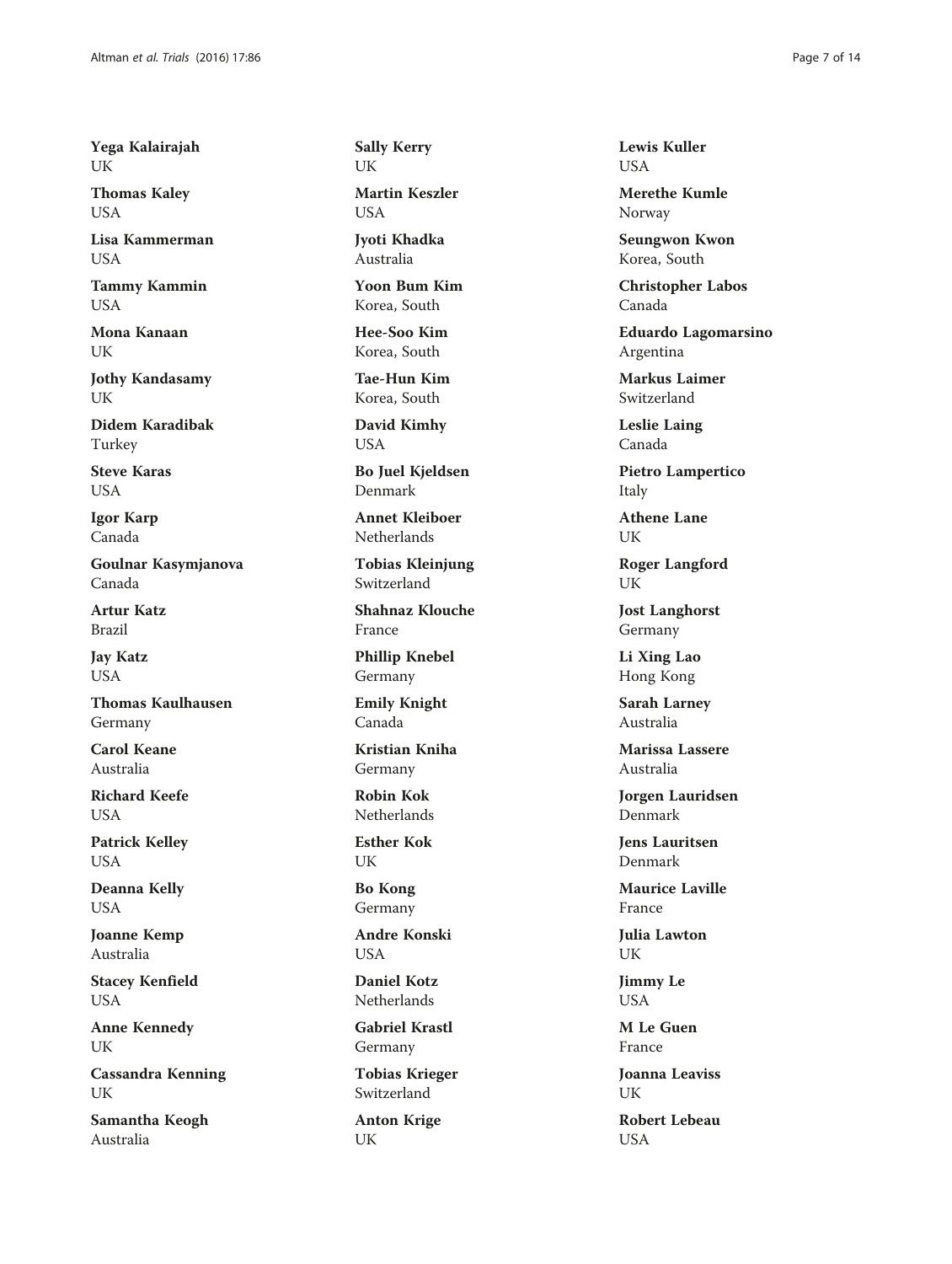Annie LeBlanc **USA** 

Myeong Soo Lee Korea, South

Seung Eun Lee Korea, South

Minji Lee USA

Jun-Hwan Lee Korea, Republic of

Chii-Ming Lee Taiwan

Paul Lee-Archer Australia

Jungtae Leem Korea, South

Francois Lemaire France

Gilles Lemesle France

Dennis Lendrem UK

Emmanuel Lesaffre Belgium

Kate Leslie Australia

Steff Lewis UK

Xinyan Li China

Min Li Hong Kong

Ping Li China

Yi-Heng Li Taiwan

Shaojung Li Taiwan

Fan-Rong Liang China

Chien-Chang Liao Taiwan

Richard Liebano Brazil

Richard Lilford UK

Zhixiu Lin Hong Kong

Yang-Hua Lin Taiwan

Augusto Litonjua USA

Cun-Zhi Liu China

Jian-Ping Liu China

Zhihong Liu China

Lizhou Liu New Zealand

Teresa Liu-Ambrose Canada

Christopher Lo Canada

Dileep Lobo UK

Carl Lombard South Africa

Dustin Long USA

Kirsty Loudon USA

Chuanjian Lu China

Elizabeth Lutge South Africa

Jinhui Ma Canada

Graeme MacLennan UK

Julia Mader Austria

Michael Maes Australia

Lisa Maguire UK

Dermot Maher Switzerland

Govind Makharia India

Khurram Malik **USA** 

Laxmaiah Manchikanti **USA** 

Laurent Mandelbrot France

Ulrich Mansmann Germany

Lamberto Manzoli Italy

Louise Maranda **USA** 

Branka Marinovic Croatia

Amelia Marques Brazil

Zoe Marshman UK

Seth Martin USA

Marrissa Martyn-St James UK

Mihaela Matei France

Yoichi Matsui Japan

Luciana Matsutani Brazil

Richard Mattick Australia

Gian Carlo Mattiucci Italy

Nancy Mayo Canada

Craig McBride Australia

Corrigan McBride USA

Catriona McDaid I IK

Patrick McEwan **USA**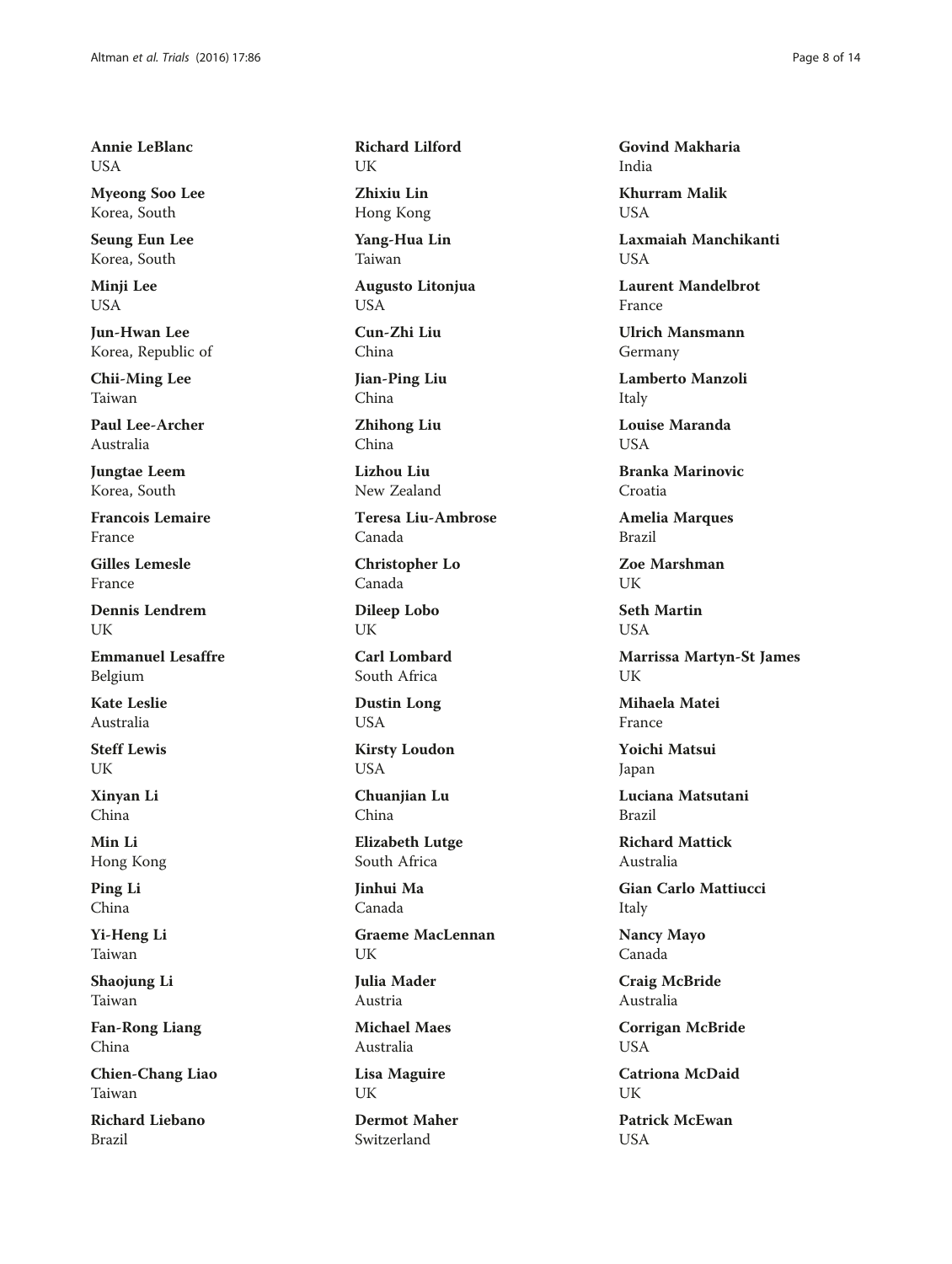Aoife McGarvey Australia

Mark McGovern **USA** 

Alison H McGregor **I** IK

Brian McGuire Ireland

Amanda McIntyre Canada

Christopher McKevitt UK

Noreen Mdege UK

Arianeb Mehrabi Germany

Roberto Méndez-Sánchez Spain

Sarah Meneses Brazil

Alain Mercat France

Hanna Merk Sweden

Sally Merry New Zealand

Luc Mertens Canada

David Metcalfe UK

William Meurer **USA** 

Pierre-Luc Michaud Canada

Nicola Mills UK

Yosuke Miyashita **USA** 

Somaia Mohamed **USA** 

Stephen Möhlhenrich Germany

Ben Willem Mol Netherlands

Helen Monaghan Australia

Toni Monleon Spain

Leonard Montenij Netherlands

In Seok Moon Korea, South

Sarah Moore Switzerland

Iain Moppett UK

Mariana Moreira da Silva Brazil

Gemma Morgan UK

William Mortenson Canada

Othmar Moser Germany

Loren Mowszowski Australia

Thomas Mücke Germany

Mark Mullee UK

Keith Muller **USA** 

Praveen Mummaneni USA

Gordon Murray UK

David Musch USA

Charles Nager USA

Mor Nahum **USA** 

Madhavan Nair India

Zoher Naja Lebanon

Mohammad Javad Nasiri Iran

Helene Korvenius Nedergaard Denmark

Melissa Neuman UK

Corine Awonja Ngufor **I** IK

Michael Nicholson UK

Marc Nickels Australia

Massimo Nicolo' Italy

Remy Nizard France

Devon Noonan **USA** 

Gill Norman UK

Seth Norrholm **USA** 

Saad Nseir France

Kevin OBrien UK

Ayodele Odutayo Canada

Akiko Okifuji USA

Sjurdur Olsen Denmark

Stefano Omboni Italy

Robert O'Neill **USA** 

Albert Oriol Spain

Anthony Ormerod UK

Augustine Osman USA

Katja Ott Germany

Petronella Ottevanger Netherlands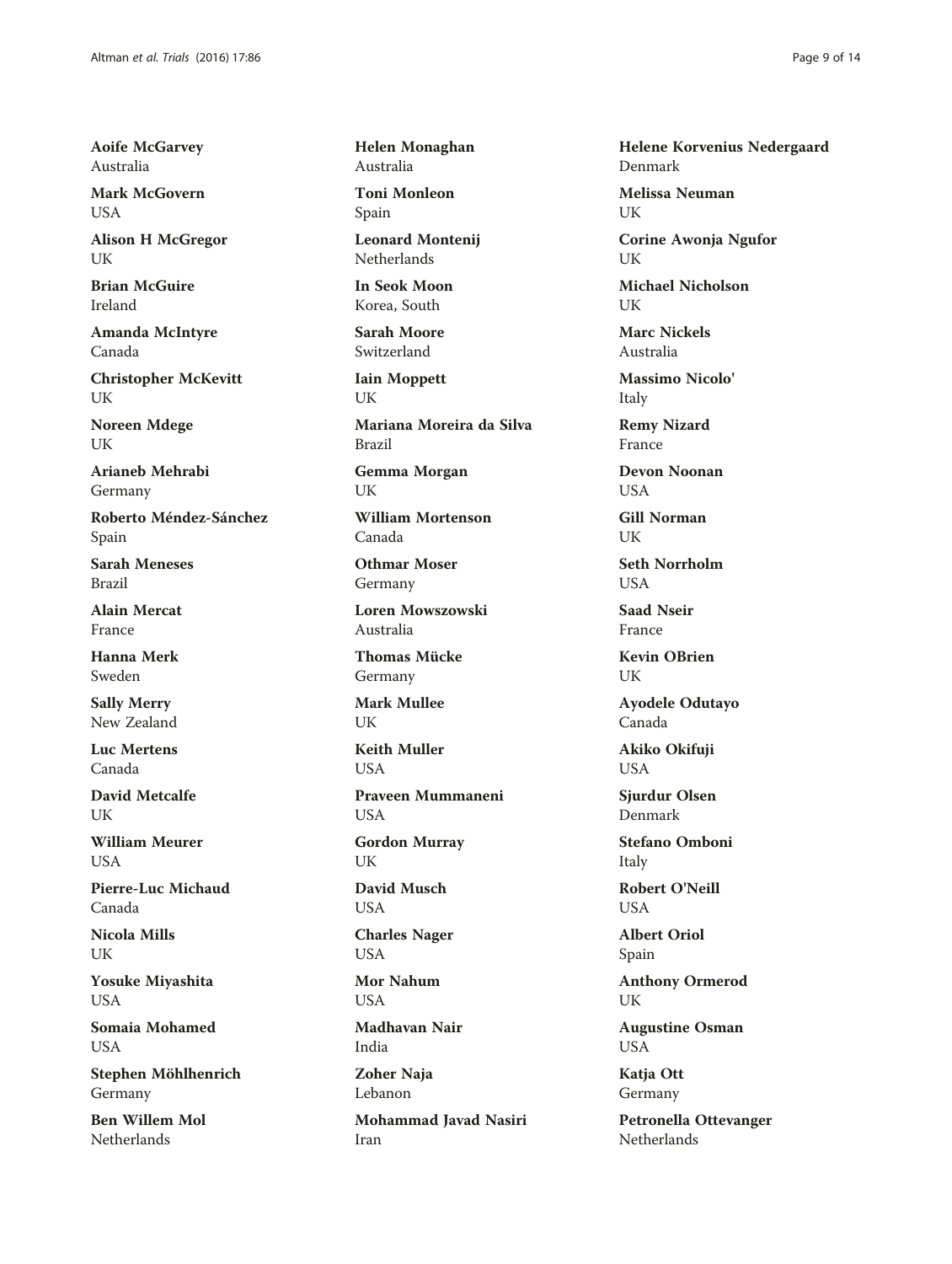Nathan Leon Pace **USA** 

Salvatore Paiella Italy

Montse Palacio Spain

Rebecca Palmer UK

Amanda Palmer **USA** 

Angeliki Papadaki UK

Sophia Papadakis Canada

Kosmas Paraskevas Greece

Martyn Parker UK

Christopher Parshuram Canada

Nick Parsons UK

Sujata Patil USA

Oliver Peacock UK

Elizabeth Pearce **USA** 

Dominic Pearson **I** IK

Claudia Pedroza **USA** 

Jose Penalvo **USA** 

Wenceslao Penate Spain

Stephen Pereira UK

Nuria Perez-Alvarez Spain

Irene Pericot-Valverde Spain

Oliver Perkin UK

Julien Peron France

Sean Perrin UK

Elodie Perrodeau France

Daniel Christopher Perry UK

Florian Peters Germany

Ron Peters Netherlands

Andrew Peterson **USA** 

Phillip Peterson USA

Mila Petrova UK

Lira Pi USA

Gilda Piaggio France

Mirjana Pibernik-Okanovic Croatia

Jay Piccirillo USA

Gisele Pickering France

Stefan Pilz Austria

Romain Pirracchio USA

Marie Pitkethly UK

Robert Platt Canada

Jan Poelaert Belgium

Tamara Poljicanin Croatia

Robert Pollard USA

Gregory Pond Canada

Caridad Pontes Spain

Raphael Porcher France

Colin Powell UK

Melanie Prague USA

Andrew Prayle UK

Jennifer Preston UK

Melanie Price Australia

Lindsay Prior UK

Pascal Probst Germany

Riccardo Proietti Italy

Audrey Prost UK

John Prowle UK

Kristi Pruiksma **USA** 

Livia Puljak Croatia

Nithima Purepong Thailand

Im Quah-Smith Australia

Jean-Pierre Quenot France

Terence Quinn UK

Terry Quinn UK

Virginia Quinn USA

Praveer Rai India

Nicole Rankin Australia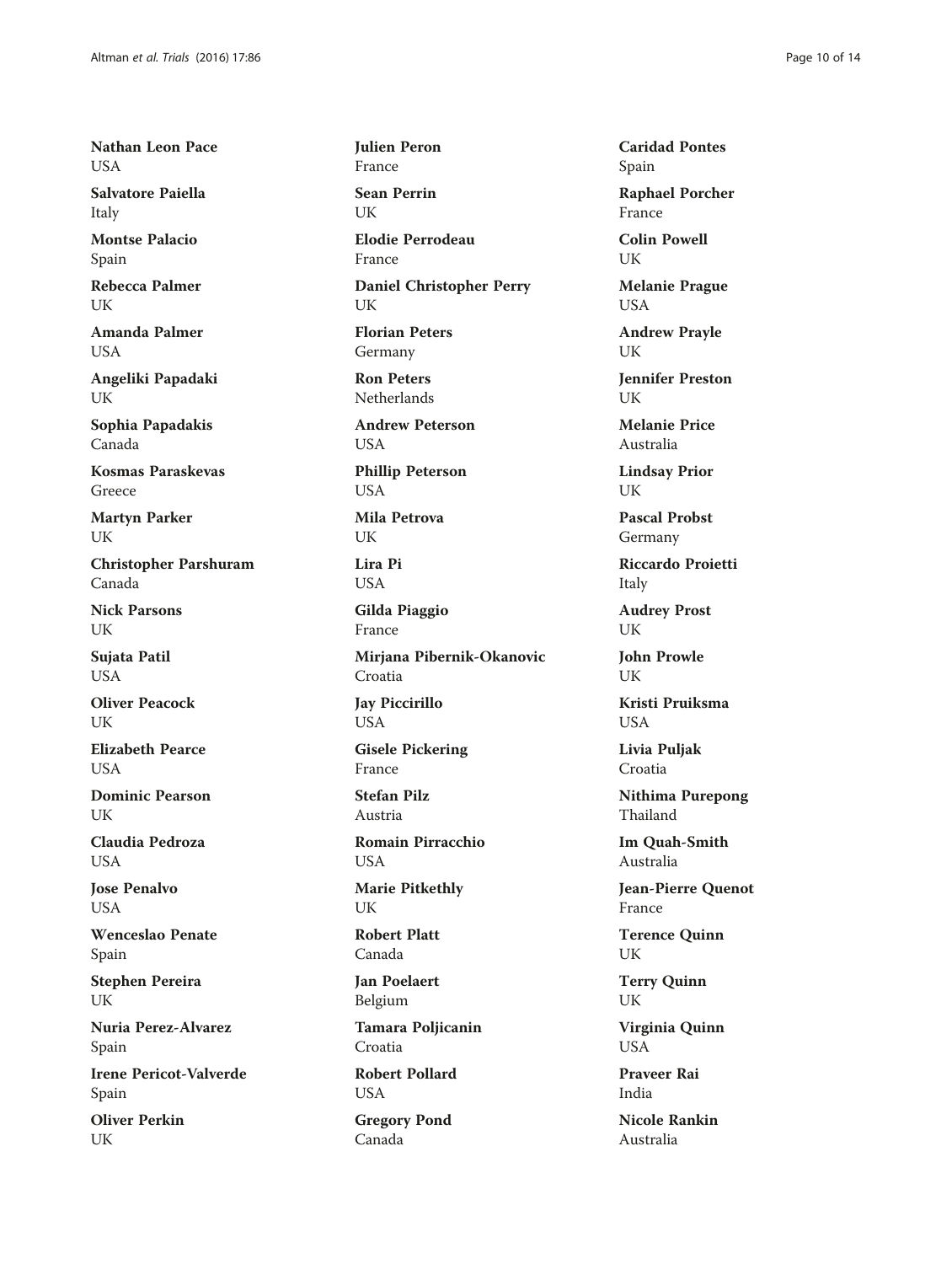Madhumathi Rao USA

Tim Rapley UK

Petra Rauchhaus UK

David Ray UK

Julie Redfern Australia

Stefania Redolfi France

George Reed USA

Barnaby Reeves UK

Jean Marc Regimbeau France

Jean-Philippe Regnaux France

Jean Reignier France

Cecile Remuzat France

Jean-Sebastien Renaud Canada

Suzanne Richards UK

Jo Rick UK

Philip Riley UK

Robert Rintoul UK

Jamie Roberts **USA** 

Jamie Roberts **USA** 

Thompson Robinson UK

Helen Rodgers UK

Isabel Rodriguez-Barraquer **USA** 

Pierre Rompré Canada

Nitin Roper USA

Stephen Rosenstiel **USA** 

Joao Ruaro Brazil

Julia Rucklidge New Zealand

Belén Ruiz-Antorán Spain

Jacqueline Rushby Australia

Everardo Saad Brazil

Christoph Saely Austria

Saruta Saengtipbovorn Thailand

Joaquín Sáez-Peñataro Spain

Raphael Saginur Canada

Christopher Saigal USA

Daisuke Sakai Japan

Brodie Sakakibara Canada

Ian Saldanha **USA** 

Gil Salles Brazil

Nir Salomon Israel

Judith Samonigg Austria

Arantxa Sancho-Lopez Spain

Joseph Sanford USA

Karla Santo Australia

Sandra Saperstein USA

Jan M Sargeant Canada

David Saunders Thailand

Benedicte Sautenet France

Dirk Schaedler Germany

Roberta Scherer **USA** 

Michael Schlussel UK

Thomas Schmidt Germany

Marguerite Schneider South Africa

Andreas Schnitzbauer Germany

Rob Scholten Netherlands

Vanessa Scholtes Netherlands

David Schriger USA

Peter Schwarz Germany

Falk Schwendicke Germany

Philip Sedgwick **I**IK

Paul Seed UK

Hanna Seidling Germany

Patrick Sequeira-Byron Switzerland

David Shade **USA** 

Haleema Shakur I IK

Hongcai Shang China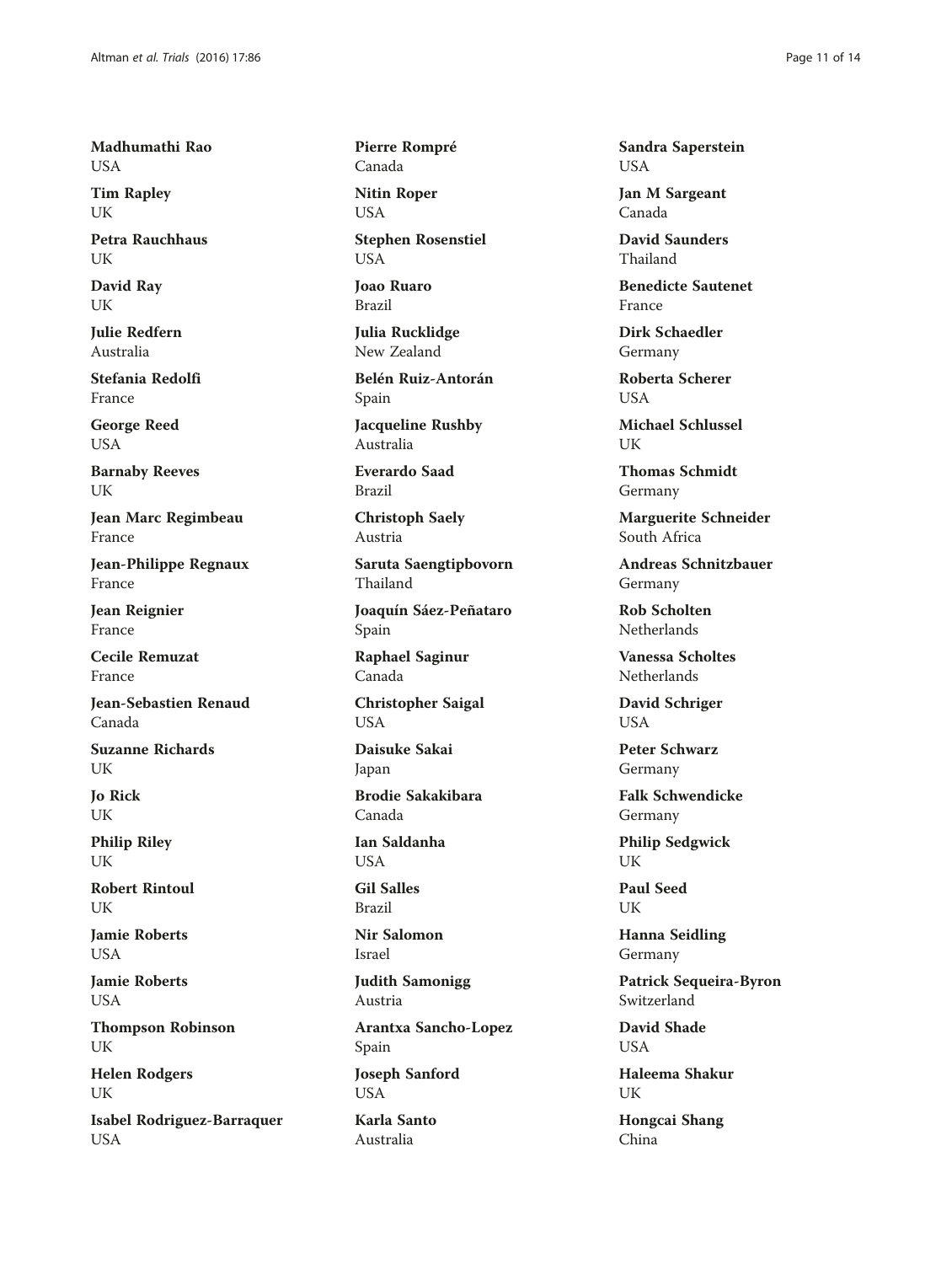Surya Kant Sharma India

Virginia Sharpe USA

Zeeshan Sheikh Canada

Johannah Shergis Australia

Jian-Rong Shi China

Maurice Sillen Netherlands

Iveta Simera UK

Greg Simon USA

Ian Sinha UK

Trygve Skonnord Norway

Susan Slaughter Canada

Nicola Small UK

Valerie Smith Ireland

Scott Smith **USA** 

Claire Snowdon **I** IK

Ameenat Lola Solebo **UK** 

Daniel Solomon **USA** 

Harald Sourij Austria

Manon Spaander Netherlands

Anne Speckens Netherlands

Dominique Sprumont Switzerland

Vinit Srivastava India

Philip Stahel UK

Nigel Stallard UK

Zeno Stanga Switzerland

Alisa Stephens Shields USA

Fiona Stewart UK

Mette Jensen Stochkendahl Denmark

Jennifer Straatman Netherlands

Daniel Strech Germany

Stacey Su USA

Carolyn Summerbell UK

Yan Sun China

Wei-Zen Sun Taiwan

Hulya Sungurtekin Turkey

Christina Surawy UK

Cynthia Swarnalatha Canada

Stephen Swisher USA

Matthew Robert Sydes UK

Monica Taljaard Canada

Patricia Tang Canada

David Tappin UK

Martin Tauschmann **I**IK Adrian Taylor UK

Inna Tchivileva **USA** 

Ekmel Tezel Turkey

Hiran Thabrew New Zealand

Jay Thakkar Australia

George Thanassoulis Canada

Achilleas Thoma Canada

Lucy Thomas Australia

Simon Francis Thomsen Denmark

Margaret Thorogood UK

Kevin Thorpe Canada

Lene Thorsen Norway

Svetlana Tikhonova Canada

Nickolai Titov Australia

Angela Todd Australia

Susan Todd UK

Merran Toerien UK

Palle Toft Denmark

George Tomlinson Canada

David Torgerson UK

Ferran Torres Spain

Anna Towers Canada

Viet-Thi Tran France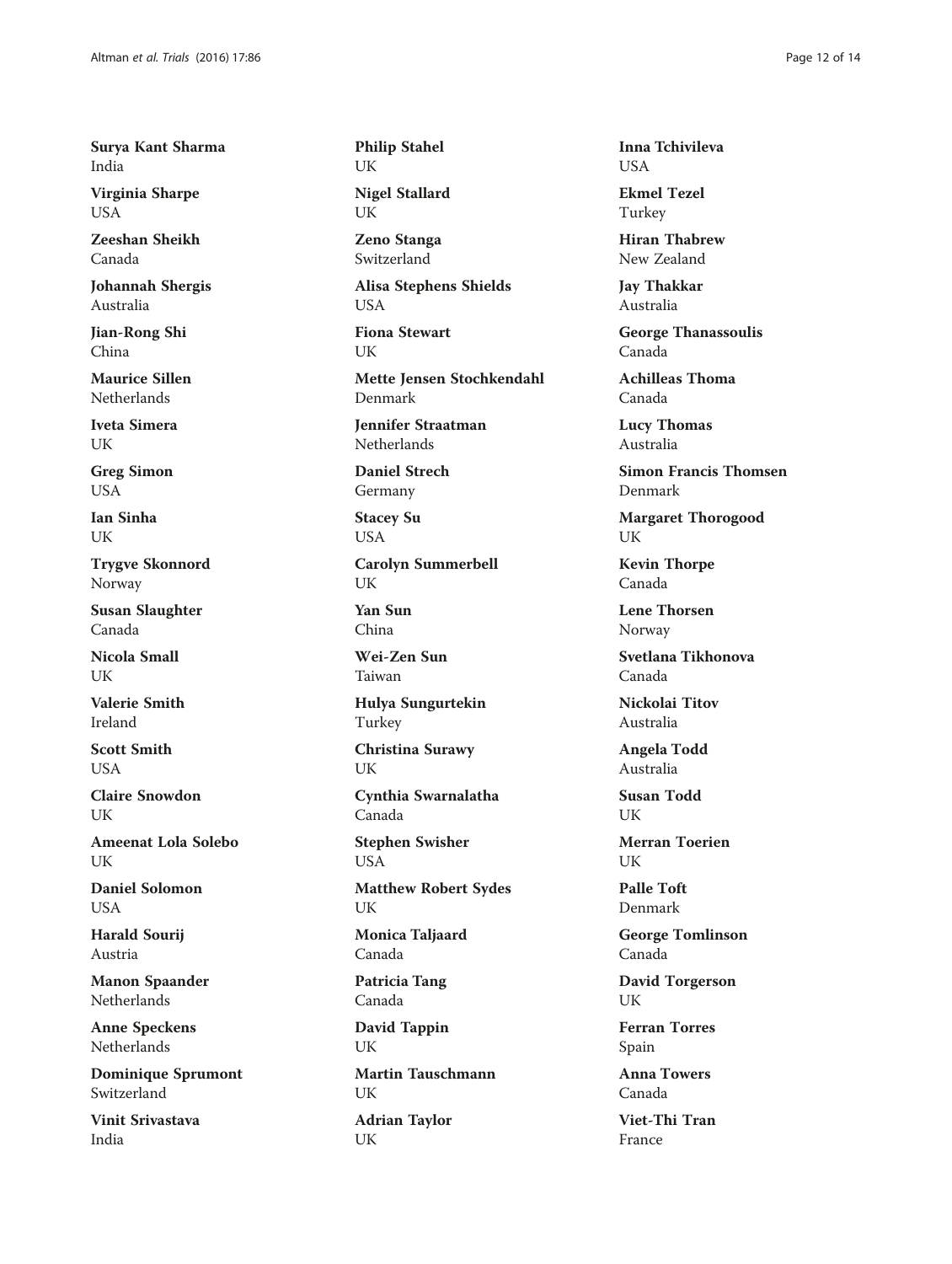Amy Traylor USA

Shaun Treweek UK

Lazaros Tsalikis Greece

Lucy Turner Canada

James Turner UK

Chris Twelves **USA** 

Jos Twisk Netherlands

Nikolaos Tzemos UK

Jacob Udell Canada

Gerard Urrutia Spain

Antonis Valachis Sweden

Johanna van der Bom Netherlands

Rieke van der Graaf Netherlands

Martinus Hendrikus Gerardus Maria van der Pas Netherlands

Hidde P van der Ploeg Netherlands

Bart van der Worp Netherlands

Jeroen van Meijgaard USA

Talitha Verhoef UK

Helena Verkooijen Netherlands

Renee Verwey Netherlands

Andrew Vickers USA

Mauro Vigan Ograve Italy Anna Virgili Italy Benno Von Bormann

Thailand

Alexander Vonbank Austria

Kalpana Vora India

Francois Vrtovsnik France

Helen Wakeford UK

Jens Waldmann Germany

Peter Wall UK

Sherrie Wallington USA

Shu Wang China

Jaw-Yuan Wang Taiwan

James Wason UK

Heather Waterman UK

Fiona Webster Canada

Ruth Webster Australia

Odette Wegwarth Germany

Charles Weijer Canada

Christel Weiss Germany

Carolina Weller Australia

Patrick Wen USA

Zehuai Wen China

Keith Wheatley UK

Angela White Canada

Peter White UK

Will Whiteley UK

Patricia Whitfield New Zealand

Christian Wiedermann Italy

Lucas Wiegand USA

Phil Wiffen UK

Sally Louise Williams Italy

Don Willison Canada

Paul M Wilson UK

Anne Wilson UK

Jennifer Wingham UK

Zoe Winters UK

Michelle Wise New Zealand

Nicholas Wise USA

Charles Wiysonge South Africa

Barbara Wizner Poland

Janice Wong USA

Kerry Woolfall UK